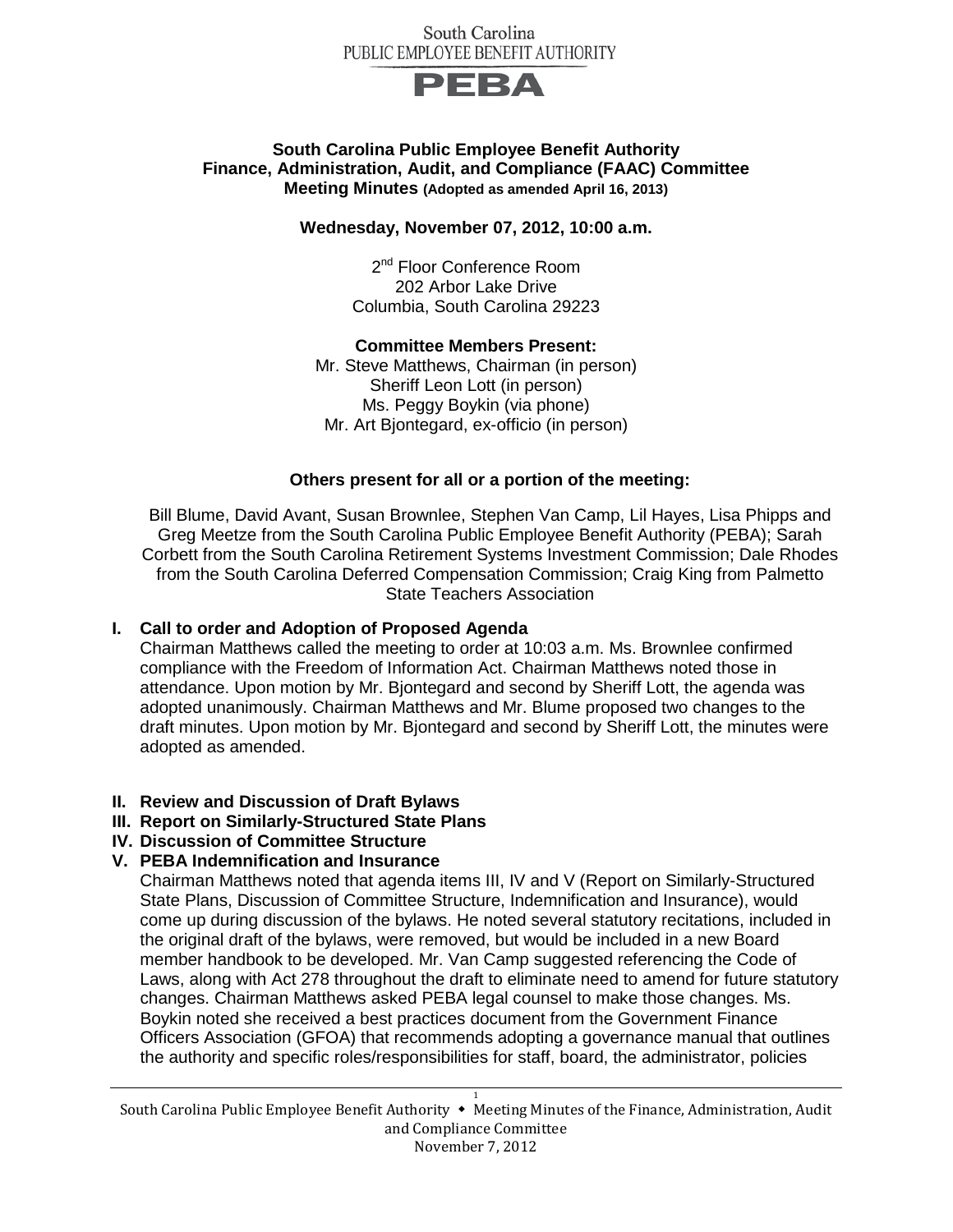

and committees. This document would have more detail than the bylaws. Chairman Matthews concurred such a document will be needed.

Chairman Matthews referred to Article IV of the draft bylaws regarding Board meetings. Upon question by Mr. Bjontegard, Chairman Matthews confirmed that, under FOIA, there are provisions for emergency meetings. As to a quorum, Chairman Matthews confirmed a majority would apply. A majority vote of a quorum as defined is required to take action. Chairman Matthews mentioned that Board members serve at the pleasure of their appointers, noting attendance will be transmitted to appointers on a semi-annual basis.

Chairman Matthews reviewed briefly Article V, relating to committees. Ms. Boykin pointed out some other boards allow other people to serve on committees. These people are not board members themselves, but who bring some level of expertise to the committees on which they serve. Matthews noted the draft provides that committees may bring in consultants, such as the Pre-retirement Advisory Board. Mr. Bjontegard clarified Ms. Boykin's suggestion, noting more committees could be formed later, and the 11-member Board may need this support so they are not spread too thinly. The PEBA legal team was asked to include this language to the draft bylaws. Upon question, it was confirmed that such committee members be given voting rights on the committee level, but not the Board level.

Chairman Matthews referred to Article VI of the draft bylaws (item V on the agenda), confirming an endorsement has been received by the insurer to cover the PEBA board for all of their official conduct. He then referred to the draft indemnification bill. If the Board obtains such statutory indemnification, then additional insurance may not be necessary if the indemnification is considered adequate. Mr. Van Camp summarized the draft indemnification bill's purpose and scope, covering staff and PEBA board members, and the immunity provision while acting in good faith and relying on the expertise of others. There was additional discussion, and Mr. Van Camp clarified that indemnification language in the bylaws may be revised to refer to statute if the indemnification bill passes. Mr. Blume noted personal, out-of-pocket costs may be incurred before reimbursement in the event of a suit. There was additional discussion of this and that the Attorney General approves outside counsel. Mr. Avant added that, even with the allegation that a board member acted improperly, outside his authority, if PEBA determines the board member was, in fact, acting within his authority, the Attorney General would approve counsel. Mr. Bjontegard asked PEBA legal staff to look into this, and Chairman Matthews asked Mr. Van Camp to confirm that the bylaws and bill drafts use the same language with regard to the reliance on outside expertise.

Chairman Matthews referred next to Article VII, noting the Vice Chairman would act in absence of the Chairman. The Secretary would be someone from PEBA staff to maintain records. The Executive Director would eventually be appointed by the Board. He asked for suggestions for additional officers. It was noted a Treasurer would not be needed, and PEBA staff includes the equivalent of a Chief Financial Officer. Upon question by Mr. Bjontegard, Chairman Matthews asked Mr. Van Camp to draft suggestions for replacement of the Chair during the term.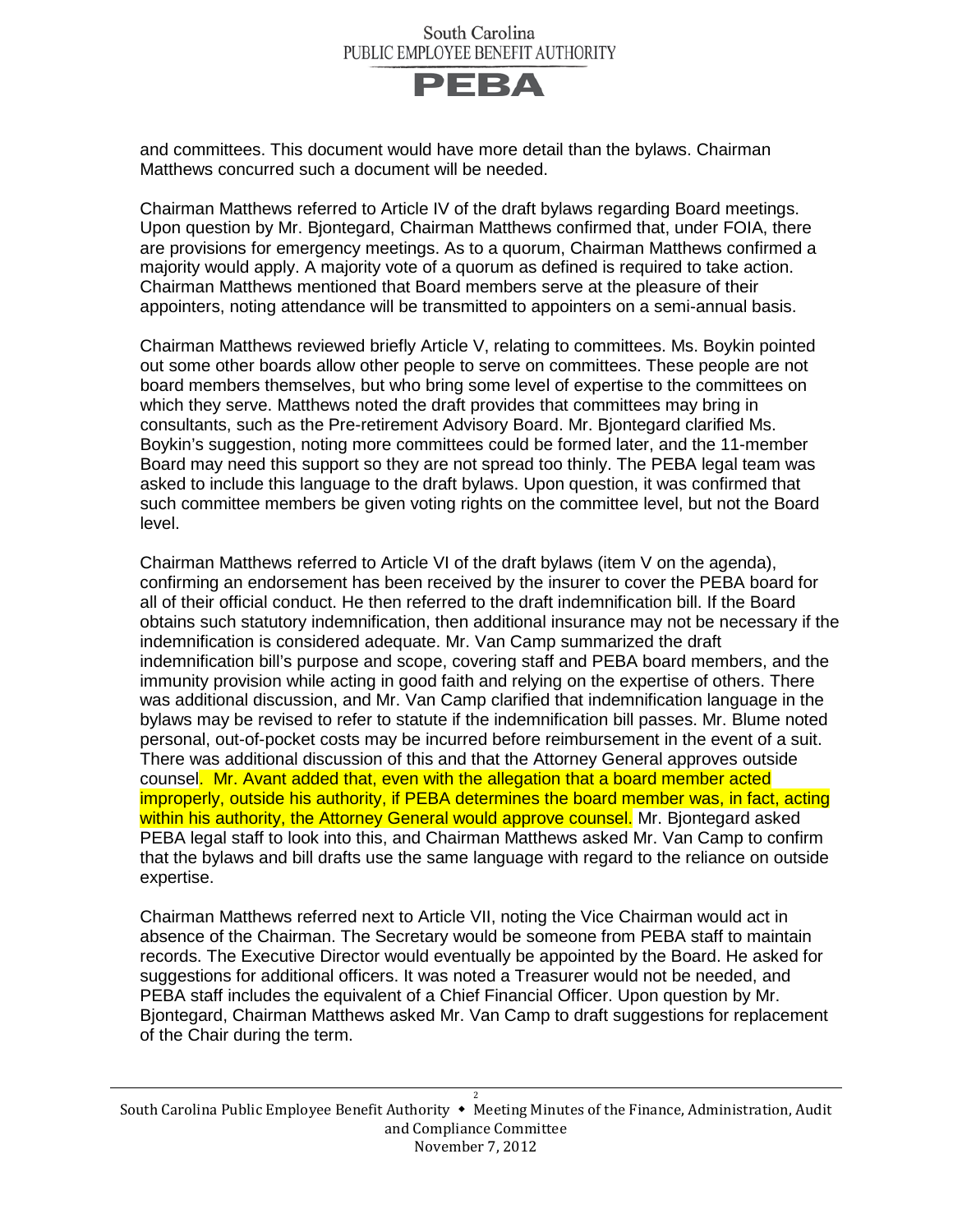

Chairman Matthews also briefly reviewed Articles VIII, IX, and X. A motion to present the bylaws, with the changes discussed and recommended, to the Board of Directors at its November 21, 2012, meeting was made by Sheriff Lott, seconded by Mr. Bjontegard and approved unanimously.

### **VI. Review of "Fiduciary Audit" Requirement**

Matthews stated that the State Inspector General was tasked to conduct this audit in the statute, and the General Assembly would appropriate funds. The PEBA Board's task is to cooperate with this process, and Mr. Blume confirmed his recommendation that the first audit coincide with the January 15, 2014, deadline.

#### **VII.Executive Session to Discuss Development of Security Personnel/Devices Pursuant to § 30-4-70(a) (3)**

A motion was made by Mr. Bjontegard to enter into executive session, which was seconded by Sheriff Lott and carried unanimously. The Board entered into executive session at approximately 10:40 a.m. and returned to regular session at 11:20 a.m. Chairman Matthews confirmed the briefing was about security issues related to data protection, and no action was taken or needs to be taken.

#### **VIII. Old Business**

Chairman Matthews recalled the draft operational budget presented at the October 16, 2012, meeting was approved to be presented to the Board, and that additional information was requested for review. He noted the role of the committee with regard to future budget development. He asked for comment on the additional information, and Ms. Boykin questioned whether the internal auditor should report directly to the Board, vs. the Executive Director. Mr. Blume concurred, noting a position vacancy. When another auditor is hired, that position will report directly to the Board, and the organizational chart will then be updated. Ms. Boykin advised that the internal auditor should provide assistance to the Board to ensure they are receiving information from the Investment Commission and are comfortable with the process and following the Board's responsibilities associated with it. Mr. Blume added that the internal audit functions relating to investment are being strengthened and that ideas and resources are being shared. There was general agreement the internal audit function would report to the FAAC committee until the audit function is broken out (if the Board agrees), with Mr. Van Camp noting Human Resources approval of the line of reporting authority. Mr. Blume added the audit committee would need to agree to the internal audit functions.

Mr. Blume then explained information technology upgrades are needed. The Board needs to know the reasons to move forward in this area. The programming language is old and outdated, and it is hard to find programmers for it anymore. Mr. Bjontegard asked whether PEBA needs to initiate the budget process for it. There was brief discussion regarding timing of such a request. Ms. Boykin asked Mr. Blume to look into the timing of when this budget request needs to be provided to the House Ways and Means committee to meet that deadline. Upon question from Mr. Bjontegard, Mr. Blume estimated \$20-30 million for the project, the entire process lasting 8-9 years, briefly summarizing the analysis and request process. Mr. Bjontegard suggested this project might be on the program for the retreat in January. There was additional discussion about the process to obtain authorization to spend the funds for the project.

3